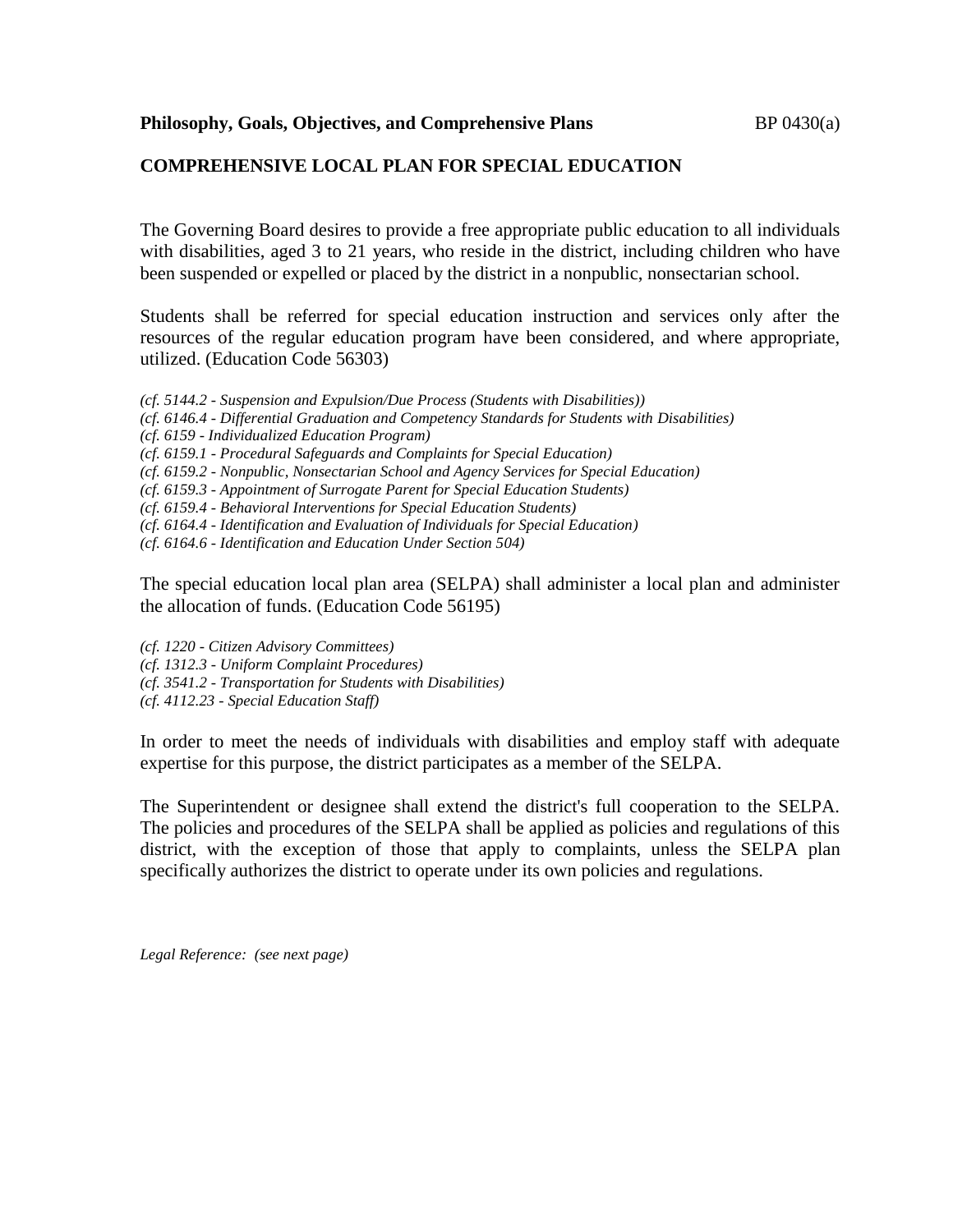#### **COMPREHENSIVE LOCAL PLAN FOR SPECIAL EDUCATION** (continued)

*Legal Reference:*

*EDUCATION CODE 56000-56001 Education for individuals with exceptional needs 56020-56035 Definitions 56040-56046 General provisions 56048-56050 Surrogate parents 56055 Foster parents 56060-56063 Substitute teachers 56170-56177 Children enrolled in private schools 56190-56194 Community advisory committees 56195-56195.10 Local plans 56205-56208 Local plan requirements 56213 Special education local plan areas with small or sparse populations 56240-56245 Staff development 56300-56385 Identification and referral, assessment, instructional planning 56440-56447.1 Programs for individuals between the ages of three and five years 56500-56508 Procedural safeguards, including due process rights 56520-56524 Behavioral interventions 56600-56606 Evaluation, audits and information 56836-56836.05 Administration of local plan GOVERNMENT CODE 7579.5 Surrogate parent, appointment, qualifications, liability 95000-95029 California Early Intervention Services Act WELFARE AND INSTITUTIONS CODE 361 Limitations on parental control 726 Limitations on parental control CODE OF REGULATIONS, TITLE 5 3000-3089 Regulations governing special education UNITED STATES CODE, TITLE 20 1400-1482 Individuals with Disabilities Education Act UNITED STATES CODE, TITLE 29 794 Rehabilitation Act of 1973, Section 504 UNITED STATES CODE, TITLE 42 12101-12213 Americans with Disabilities Act CODE OF FEDERAL REGULATIONS, TITLE 34 99.10-99.22 Inspection, review and procedures for amending education records 104.1-104.39 Section 504 of the Rehabilitation Act of 1973 300.1-300.818 Assistance to states for the education of children with disabilities, including: 300.500-300.520 Due process procedures for parents and children 303.1-303.654 Early intervention program for infants and toddlers with disabilities*

*Management Resources:*

*WEB SITES*

*California Department of Education, Special Education: http://www.cde.ca.gov/sp/se U.S. Department of Education, Office of Special Education Programs: http://www.ed.gov/about/offices/list/osers/osep*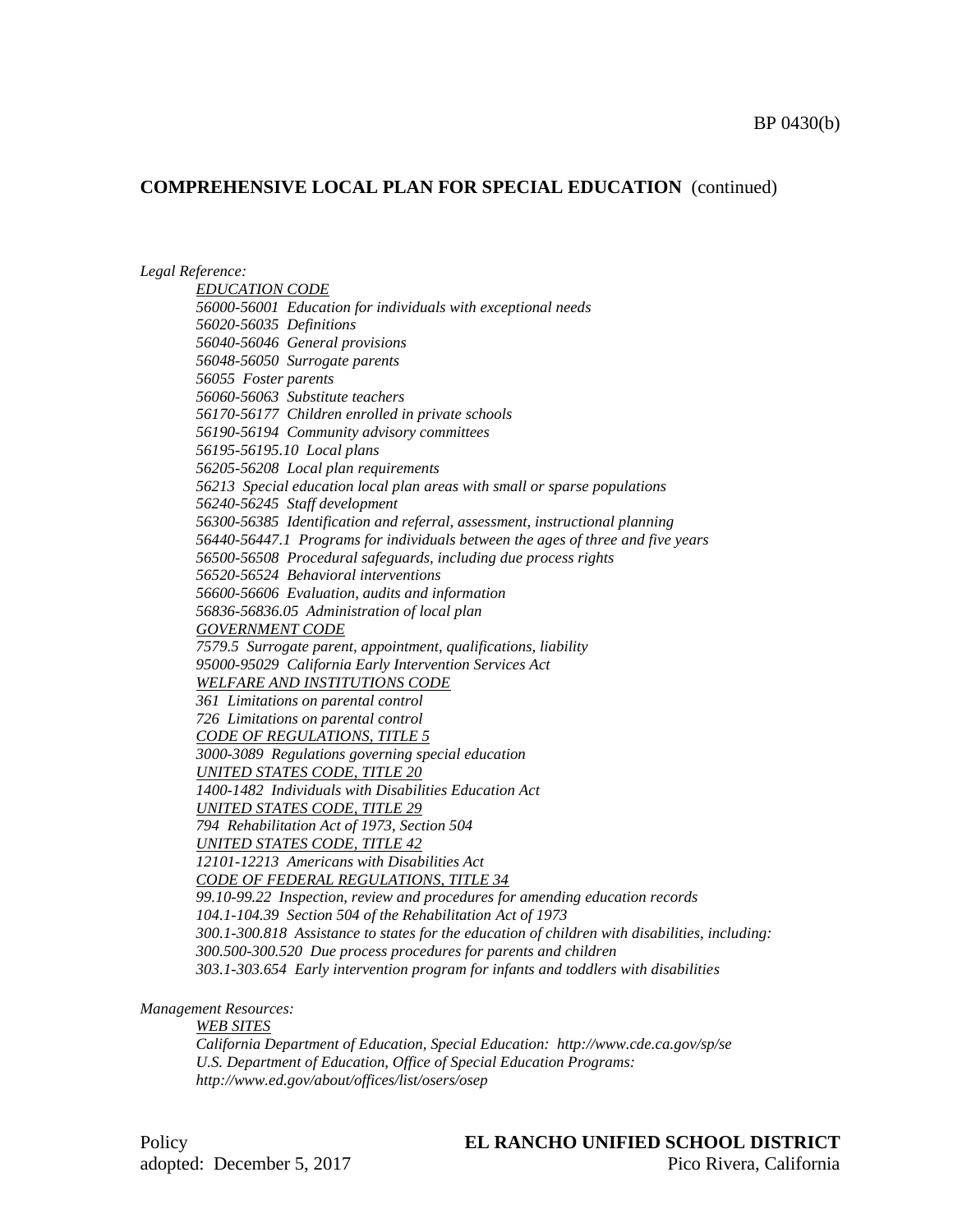## **COMPREHENSIVE LOCAL PLAN FOR SPECIAL EDUCATION**

## **Definitions**

*Free appropriate public education* (FAPE) means special education and related services that are provided at public expense, under public supervision and direction, and without charge; meet the standards of the California Department of Education, including the requirements of 34 CFR 300.1-300.818; include appropriate preschool, elementary school, or secondary school education for individuals between the ages of 3 and 21; and are provided in conformity with an individualized education program (IEP) that meets the requirements of 34 CFR 300.320-300.324. (34 CFR 300.17, 300.101, 300.104; Education Code 56040)

FAPE applies to students who are suspended or expelled or placed by the district in a nonpublic, nonsectarian school. (34 CFR 300.17, 300.101, 300.104)

*Least restrictive environment* means that, to the maximum extent appropriate, students with disabilities, including individuals in public or private institutions or other care facilities, be educated with individuals who are nondisabled, including the provision of nonacademic and extracurricular services and activities. Special classes, separate schooling, or other removal of students with disabilities from the regular educational environment occurs only if the nature or severity of the disability is such that education in the regular classes with the use of supplementary aids and services cannot be achieved satisfactorily. (34 CFR 300.107, 300.114, 300.117; Education Code 56040.1)

*Special education* means specially designed instruction, provided at no cost to the parent/guardian, to meet the unique needs of individuals with disabilities including a full continuum of program options including instruction conducted in the classroom, in the home, in hospitals and institutions, and other settings, and instruction in physical education to meet the educational and service needs in the least restrictive environment. (Education Code 56300, 56031**)**

*Special education* may include each of the following if the services otherwise meet the definition in the above paragraph: (Education Code 56031)

- 1. Speech language pathology services, or any other designated instruction and service or related service, pursuant to Education Code 56363, if the service is considered special education rather than designated instruction and service or related service under state standards
- 2. Travel training
- 3. Career technical education
- 4. Transition services for students with disabilities in accordance with 34 CFR 300.43 if provided as specially designed instruction, or a related service, if required to assist a student with disabilities to benefit from special education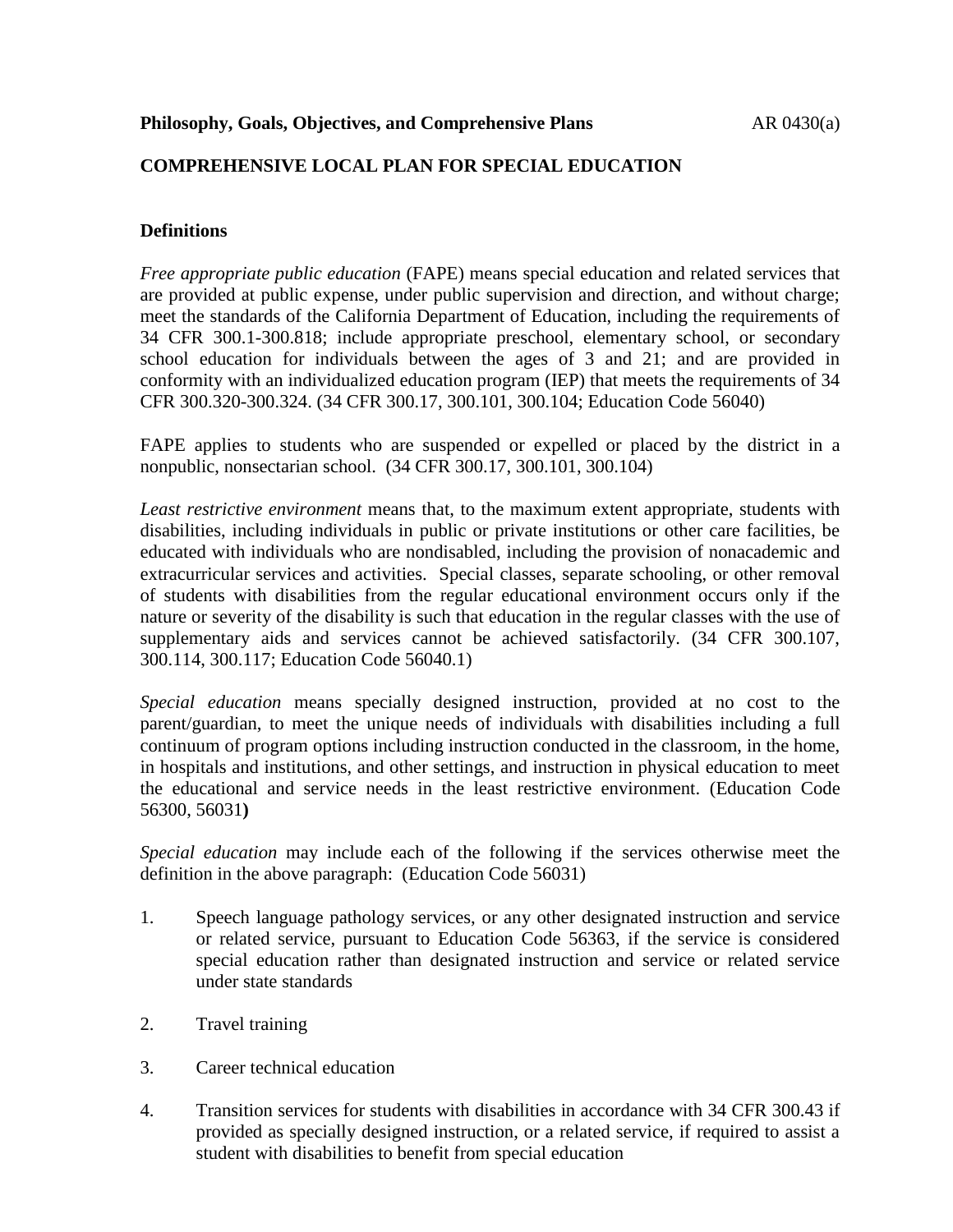## **COMPREHENSIVE LOCAL PLAN FOR SPECIAL EDUCATION** (continued)

*Specially designed instruction* means adapting the content, methodology, or delivery of instruction to address the unique needs of the student that result from the student's disability and to ensure access of the student to the general curriculum, so that the student can meet the educational standards that apply to all students in the district. (34 CFR 300.39)

*Surrogate parent* means an individual assigned to act as a surrogate for the parent/guardian. The surrogate may represent an individual with disabilities in matters relating to identification, assessment, instructional planning and development, educational placement, reviewing and revising the IEP, and in other matters relating to the provision of FAPE to the individual with disability. (34 CFR 300.519; Education Code 56050)

#### *(cf. 6159.3 - Appointment of Surrogate Parent for Special Education)*

#### **Elements of the Local Plan**

The local plan developed by the special education local plan area (SELPA) shall include, but not be limited to, the following: (Education Code 56205, 56206)

- 1. Assurances that policies, procedures, and programs, consistent with state law, regulation, and policy, are in effect as specified in Education Code 56205(a)(1-22) and in conformity with 20 USC 1412(a), 20 USC 1413(a)(1), and 34 CFR 300.201
- 2. An annual budget plan and annual service plan adopted at a public hearing held by the SELPA
- 3. A description of programs for early childhood special education from birth through five years of age
- 4. A description of the method by which members of the public, including parents/guardians of individuals with disabilities who are receiving services under the plan, may address questions or concerns pursuant to Education Code 56205
- 5. A description of a dispute resolution process
- 6. Verification that the plan has been reviewed by the community advisory committee in accordance with Education Code 56205
- 7. A description of the process being utilized to refer students for special education instruction pursuant to Education Code 56303
- 8. A description of the process being utilized to oversee and evaluate placements in nonpublic, nonsectarian schools and the method for ensuring that all requirements of each student's IEP are being met